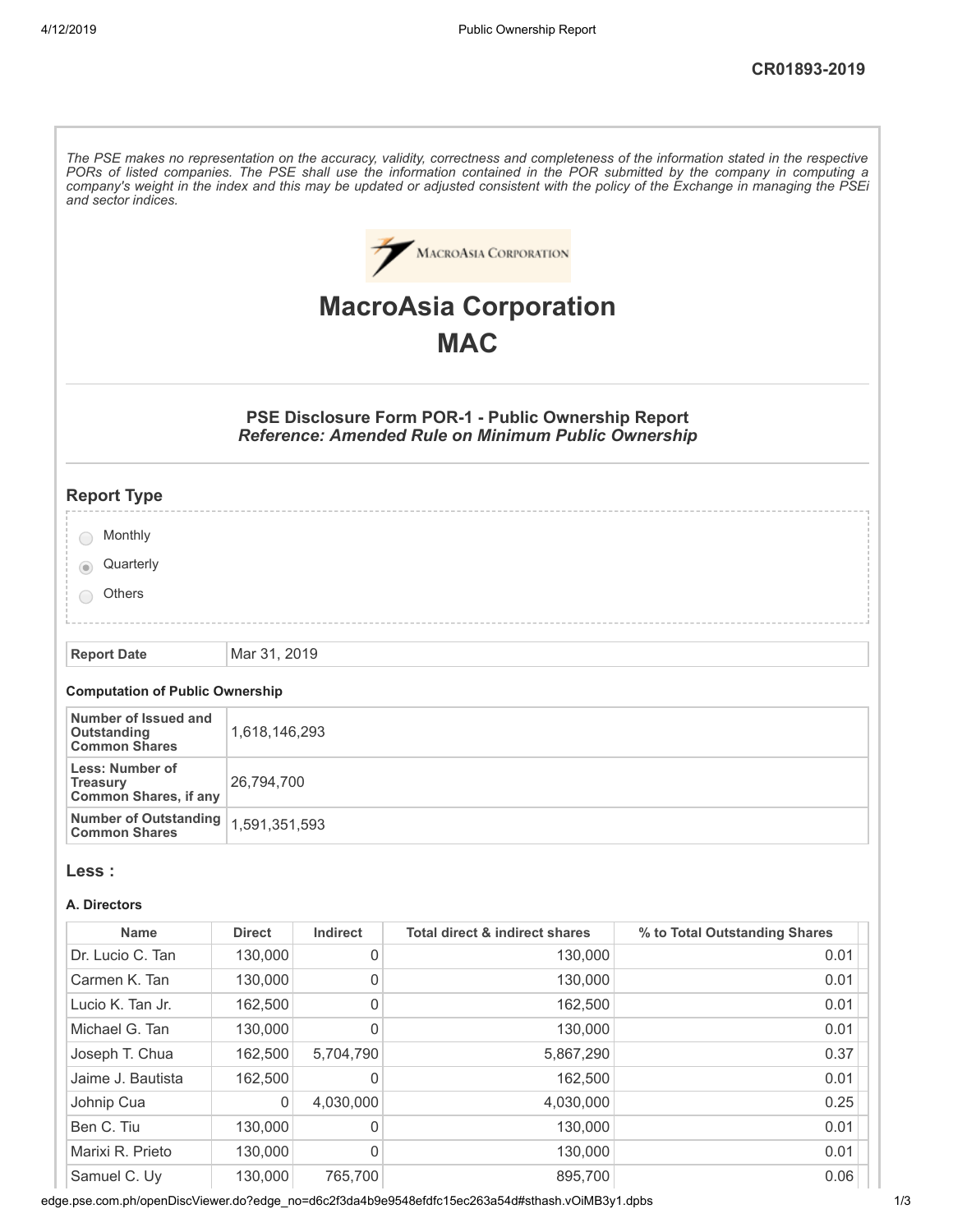4/12/2019 Public Ownership Report

|  | .267.500 | 10.500.490 | 1.767.990 | $\sim$ $\rightarrow$ $\sim$<br>◡., |
|--|----------|------------|-----------|------------------------------------|
|  |          |            |           |                                    |

# **B. Officers**

| <b>Name</b>                     | <b>Direct</b> | Indirect          | Total direct & indirect shares | % to Total Outstanding Shares |
|---------------------------------|---------------|-------------------|--------------------------------|-------------------------------|
| Atty. Florentino M. Herrera III |               | 299,000 6,979,637 | 7.278.637                      | 0.46                          |
|                                 | 299,000       | 6,979,637         | 7.278.637                      | $0.46$                        |

### **C. Principal/Substantial Stockholders**

| <b>Name</b> | <b>Direct</b> | Indirect | Total direct & indirect shares | % to Total Outstanding Shares |
|-------------|---------------|----------|--------------------------------|-------------------------------|
|             |               |          |                                |                               |
|             |               |          |                                |                               |

#### **D. Affiliates**

| <b>Name</b>                            | <b>Direct</b> | Indirect            | <b>Total direct &amp; indirect</b><br>shares | % to Total Outstanding<br><b>Shares</b> |
|----------------------------------------|---------------|---------------------|----------------------------------------------|-----------------------------------------|
| Baguio Gold Holdings Corp.             | 114,400,000   | 0                   | 114,400,000                                  | 7.19                                    |
| Conway Equities, Inc.                  | 110,643,000   | $\mathbf{0}$        | 110,643,000                                  | 6.95                                    |
| Pan Asia Securities Corp.              | 83,543,525    | 0                   | 83,543,525                                   | 5.25                                    |
| Solar Holdings Corp.                   | 76,700,000    | 0                   | 76,700,000                                   | 4.82                                    |
| Dragonstar Management Corp             | 69,875,000    | $\mathbf{0}$        | 69,875,000                                   | 4.39                                    |
| Profound Holdings, Inc.                | 61,750,000    | 0                   | 61,750,000                                   | 3.88                                    |
| Excel Ventures, Inc                    | 61,626,500    | 0                   | 61,626,500                                   | 3.87                                    |
| <b>Bigearth Equities Corporation</b>   | 60,450,000    | 0                   | 60,450,000                                   | 3.8                                     |
| Palomino Ventures, Inc.                | 37,570,000    | 0                   | 37,570,000                                   | 2.36                                    |
| Primeline Realty, Inc.                 | 32,500,000    | 0                   | 32,500,000                                   | 2.04                                    |
| Artisan Merchandising Corp             | 32,500,000    | 0                   | 32,500,000                                   | 2.04                                    |
| <b>Golden Path Realty Corporation</b>  | 32,500,000    | 0                   | 32,500,000                                   | 2.04                                    |
| Clipper 8 Realty & Development<br>Corp | 32,500,000    | 0                   | 32,500,000                                   | 2.04                                    |
| Absolute Holdings & Equities, Inc      | 32,500,000    | 0                   | 32,500,000                                   | 2.04                                    |
| Caravan Holdings Corporation           | 32,500,000    | 0                   | 32,500,000                                   | 2.04                                    |
| <b>Quality Holdings Inc</b>            | 32,500,000    | 0                   | 32,500,000                                   | 2.04                                    |
| Sunway Equities inc                    | 29,211,000    | 0                   | 29,211,000                                   | 1.84                                    |
| Infinity Equities Incorporated         | 28,600,000    | 0                   | 28,600,000                                   | 1.8                                     |
| <b>Bestview Development Corp</b>       | 28,600,000    | 0                   | 28,600,000                                   | 1.8                                     |
| <b>Basic Options Inc</b>               | 28,600,000    | $\mathsf{O}\xspace$ | 28,600,000                                   | 1.8                                     |
| <b>Winsor Merchandising Corp</b>       | 28,600,000    | $\mathsf{O}\xspace$ | 28,600,000                                   | 1.8                                     |
| Prima Equities & Investments Corp      | 28,600,000    | 0                   | 28,600,000                                   | 1.8                                     |
| Legacy Holdings Inc                    | 28,600,000    | $\mathsf{O}\xspace$ | 28,600,000                                   | 1.8                                     |
| Kinston Realty & Development Corp      | 28,600,000    | $\mathsf{O}\xspace$ | 28,600,000                                   | 1.8                                     |
| <b>Wonderoad Corporation</b>           | 16,250,000    | 0                   | 16,250,000                                   | 1.02                                    |
|                                        | 1,149,719,025 | 0                   | 1,149,719,025                                | 72.25                                   |

#### **E. Government**

| <b>Name</b> | <b>Direct</b> | Indirect | Total direct & indirect shares | % to Total Outstanding Shares |
|-------------|---------------|----------|--------------------------------|-------------------------------|
|             |               |          |                                |                               |
|             |               |          |                                |                               |

#### **F. Banks**